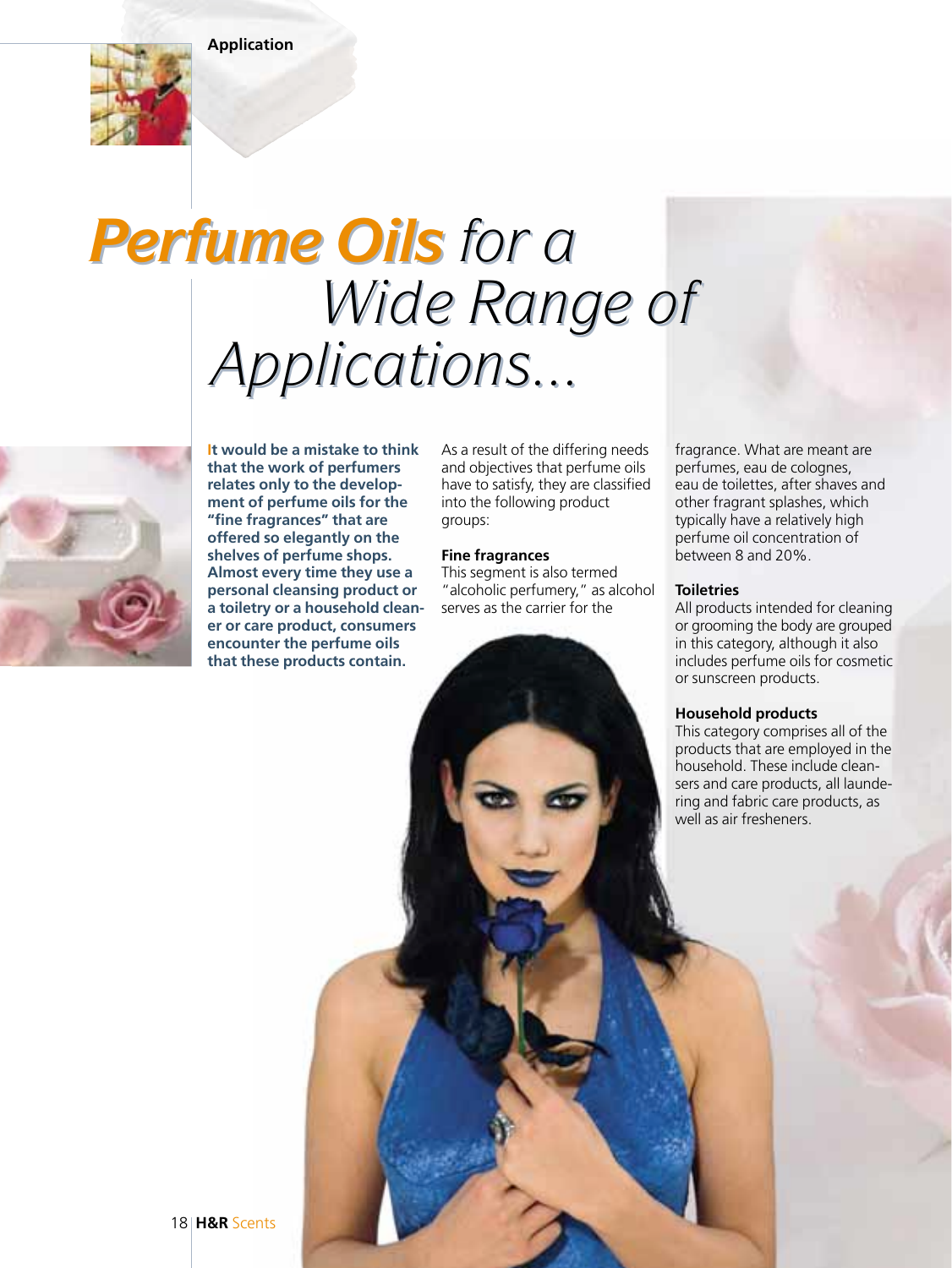### *A perfume's wide range of tasks*

The purpose of the perfumes from the fine fragrance group is to use harmonious fragrance development to reflect and underscore the wearer's individuality and personality. In selecting a fragrance, consumers often also identify with a brand, a fashion trend or a philosophy of life. They associate their favorite fragrance – either consciously or subconsciously – with the emotional brand image they have seen from advertisements or TV commercials, which is usually also reflected in the product's packaging and flacon design.

If, for example, an extraverted woman reaches for a transparent bluish or greenish flacon, she expects a fresh-floral fragrance that reflects her temperament. An introverted consumer will likely select a flacon in red or gold, which means she wants a warm, Oriental scent. So the perfumer's creations not only have to be esthetically upmarket "olfactory garments" for the wearer, they also have to blend in harmoniously with the accustomed brand image.

A product fragrancing has a different purpose. In this case, the fragrancing is intended to make the product pleasant for the consumer to use. The hands should smell fresh and clean after they have been washed with soap. And a freshly mopped floor should smell clean – but it should be a different kind of "clean" than freshly washed hands.

In product fragrancing, the scent is expected to impart a message – a product's effect or effectiveness should not only be visible, it should also be "smellable." The importance of this fragrance-effect relationship was demonstrated by a simple experiment. Consumers were asked to test three "different" laundry detergents. What they did not know was that while the fragrance was different, the other ingredients in the laundry detergent were identical in all three cases. The results were as unambiguous as they were surprising: Depending upon the fragrance effect, the effectiveness of the detergent was assessed as



"washed especially gently", "washed especially clean" or "was hard on the laundry".

# *A finished perfume oil is not created over night*

If a new product from one of the above three segments is to be brought to market (launched), the manufacturer usually turns to a fragrance producer, a fragrance house, to obtain a perfume oil that is custom-tailored to its needs. Only few companies that use perfume oils in their finished products have their own in-house perfumers.

A "briefing" is used to explain the assignment to the perfumers from the fragrance house. The briefing contains information about the nature and design of the new product, about the defined target group for which the product was developed and, of course, about such technical requirements as usage rate and fragrance profile. And the price that will have to be paid for the perfume oil also plays a major role.

The briefing serves as the basis for the work of a team that consists of a perfumer, evaluator, marketing specialist and usually a product specialist. The members of this team work together to translate the briefing into a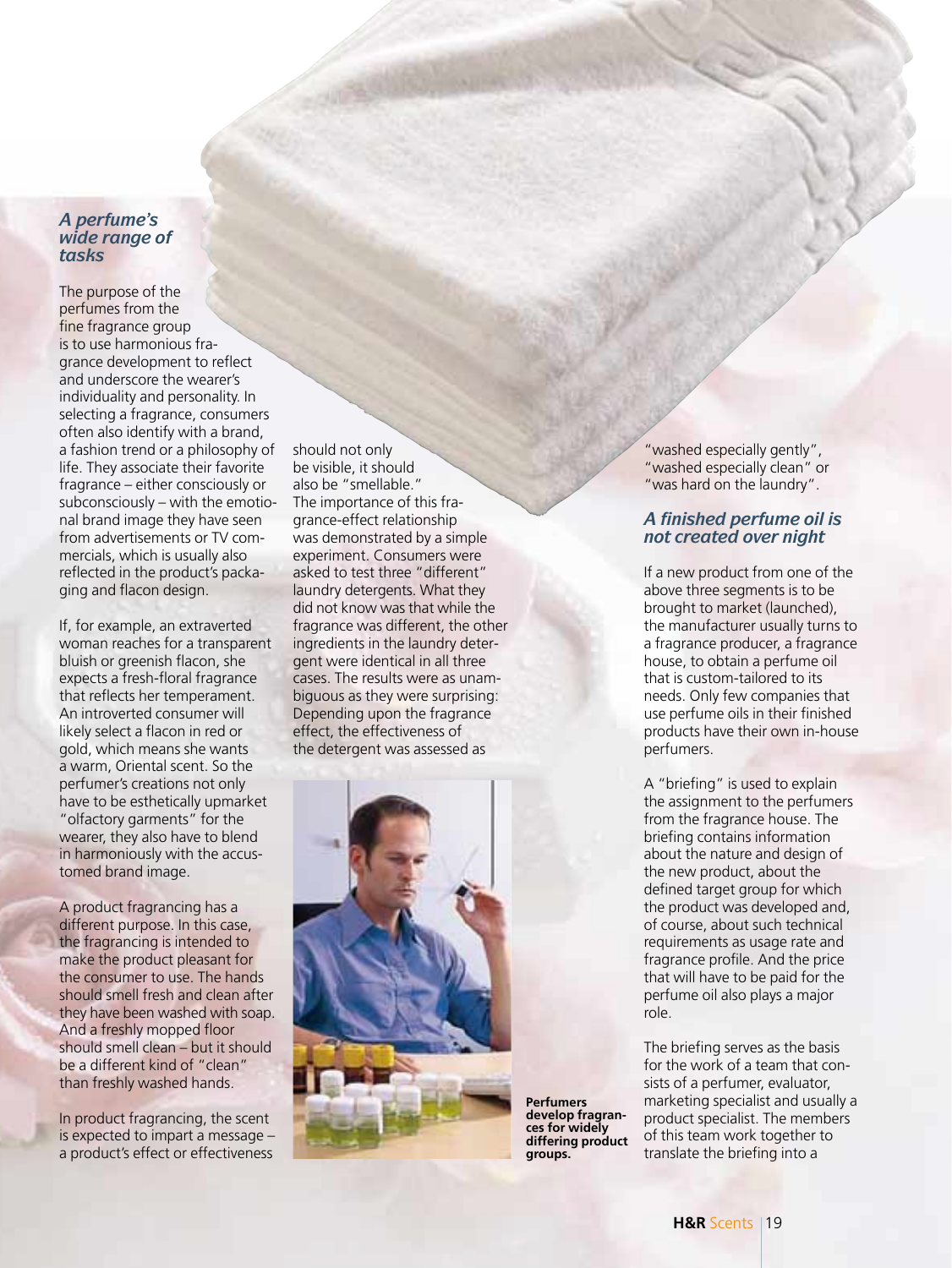# **Application**





fragrance composition that will satisfy all of the desired criteria. In doing so, the first step is to select a fragrance theme that will do a good job of esthetically underscoring the effect of the product. Only then does the perfumer set about to transform this idea into a perfume oil. In addition to esthetics, two additional aspects are also very important – the masking power of the fragrance and its stability.

Masking power means a composition's ability to cover up the inherent odor of the medium to be fragranced, for example a soap or a cleanser, without significantly altering the selected fragrance theme. This can naturally only be assessed within the context of the application itself, i.e. the fragrance has to be added **The amount of a perfume in the finished product, e.g. in a shower gel, ranges between 0.1 and 2.0%.**

to the medium in question and then tested. This is why perfume houses usually have product specialists, often chemists, who work in their own laboratories to develop a wide range of media, such as soaps, shampoos, creams or dishwash detergents. The perfume oil concentrate is appropriately added to the medium in a typical concentration (usage rate) of between 0.1 and 2.0 % of the finished product in the case of toiletries and household products.

An evaluator then assesses the fragrance in a sample of the finished product. Evaluators are fragrance specialists who have a specially trained nose and can speak the professional language of the perfumers, on the one hand, as well as a very good knowledge of the market segment

**An Evaluation staff member testing the fragrance development of a shampoo.**

they serve. They thus act as a link between the perfumer, who develops the new fragrance with a view to creative aspects, and the marketing specialist, who provides conceptual support in developing the fragrance and maintains an objective, marketingoriented view.

### *The fragrance has to prove itself in the finished product*

Guided by the evaluator's assessment, the perfumer then varies and modifies his or her composition until optimum fragrance development has been achieved in the product. Realistic application tests are an absolute necessity in this connection: A laundry detergent, for example, should not just have a pleasant scent when it is added to the washing